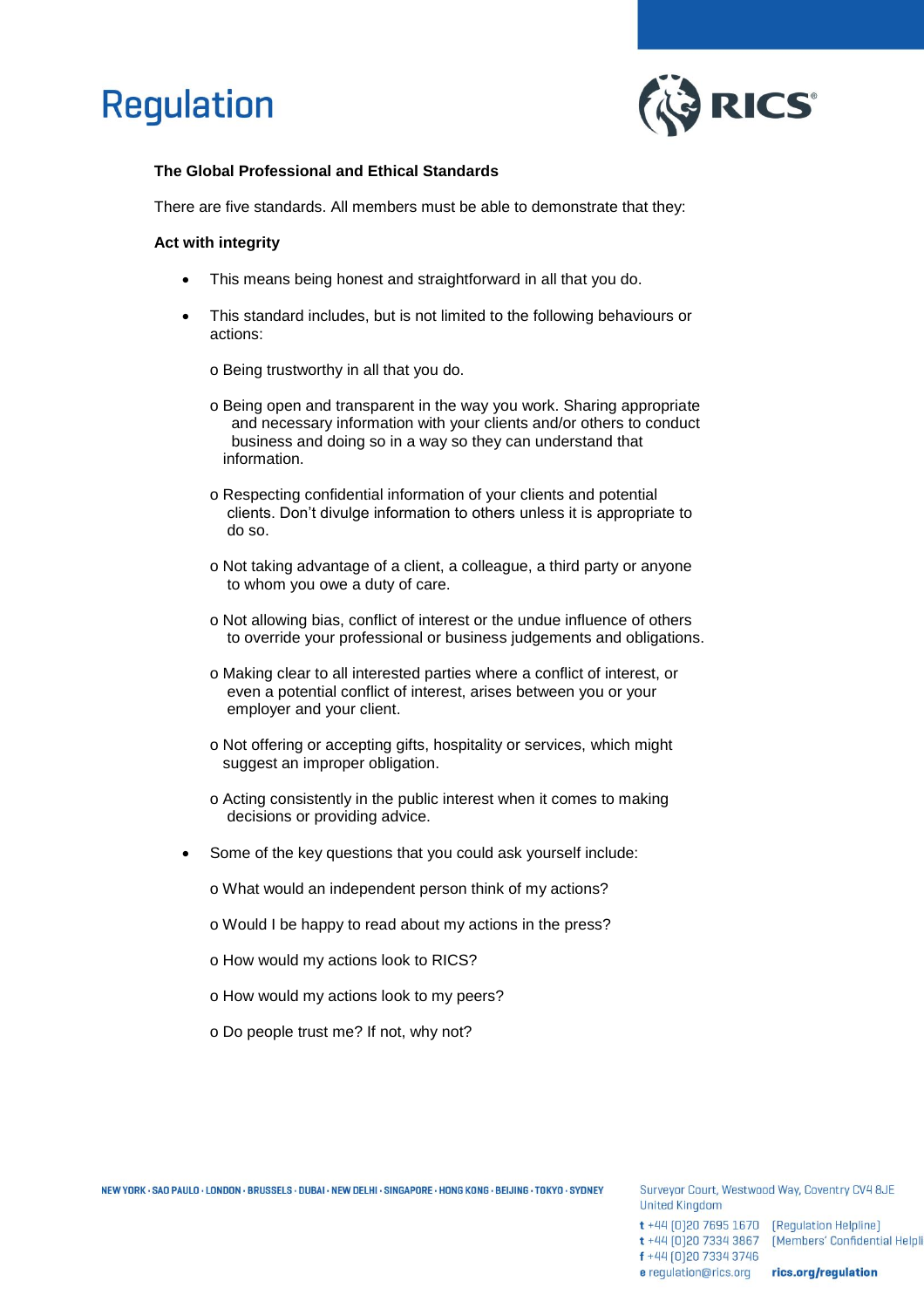# **Act with integrity (continued)**

- o How often do I question what I do, not just in relation to meeting technical requirements but also in terms of acting professionally and ethically?
- o Is this in the interest of my client, or my interest, or the interest of someone else?
- o Would I like to be treated in this way if I were a client?
- o Do I promote professional and ethical standards in all that I do?
- o Do I say "show me where it says I can't" or do I say "is this ethical"?

#### **Always provide a high standard of service**

- This means always ensuring that your client, or others to whom you have professional responsibility, receive the best possible advice, support or performance of the terms of engagement you have agreed.
- This standard includes, but is not limited to the following behaviours or actions:
	- o Be clear about what service your client wants and the service you are providing.
	- o Act within your scope of competence. If it appears that services are required outside that scope then be prepared to do something about it, or example, make it known to your client, obtain expert input or consultation, or if it is the case that you are unable to meet the service requirements, explain that you are not best placed to act for the client.
	- o Be transparent about fees and any other costs or payments such as referral fees or commissions.
	- o Communicate with your client in a way that will allow them to make informed decisions.
	- o If you use the services of others then ensure that you pay for those services within the timescale agreed.
	- o Encourage your firm or organisation you work for to put the fair treatment of clients at the centre of its business culture.

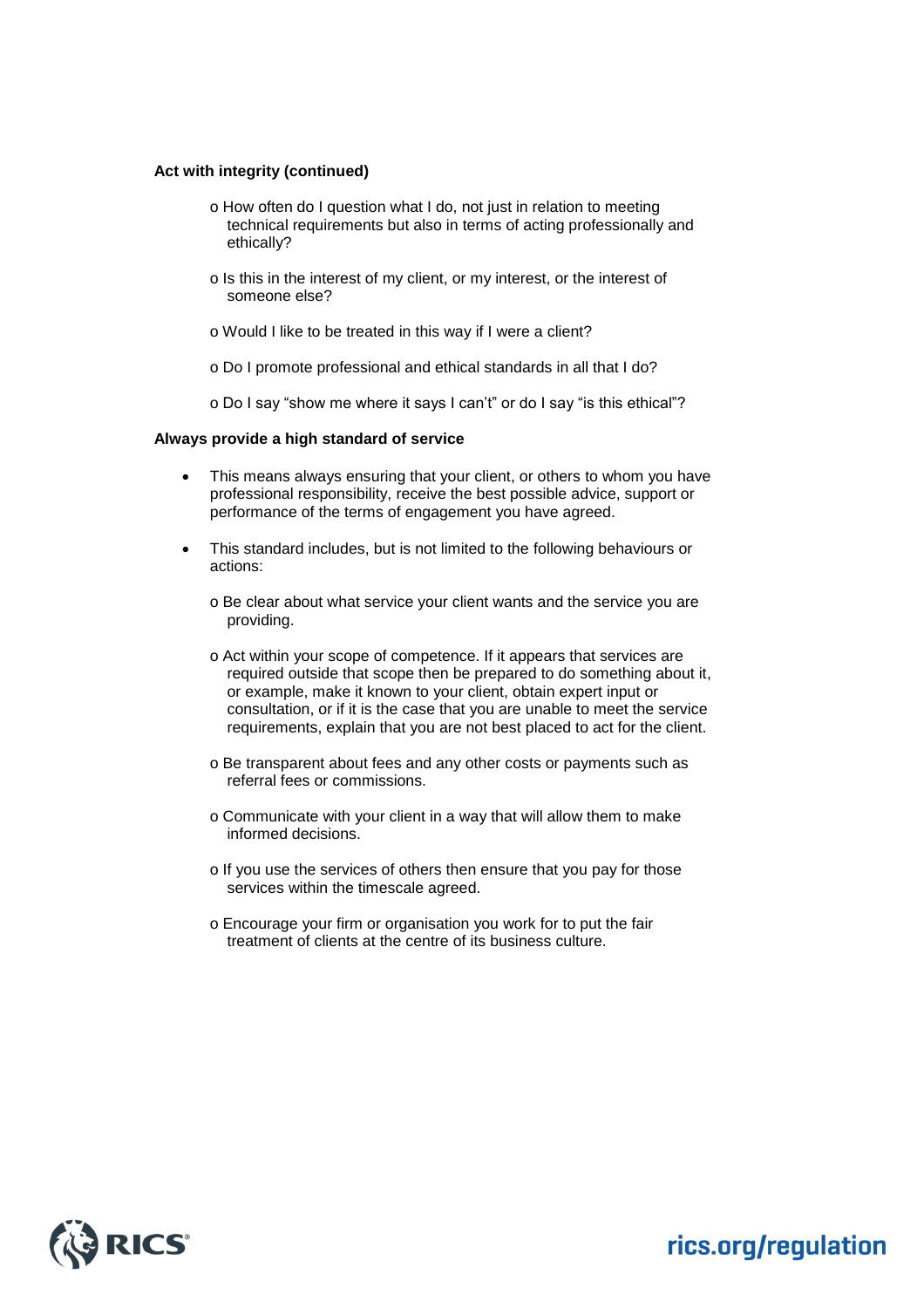# **Always provide a high standard of service (continued)**

- Some of the key questions that you could ask yourself include:
	- o Do I explain clearly what I promise to do and do I keep to that promise?
	- o Do I look at ways to improve the service I provide to my clients?
	- o How can I help my clients better understand the surveying services that I am offering?
	- o Am I providing a professional service for a professional fee?
	- o Would the client still employ me if they knew more about me and the workload I have? If not, why not?
	- o Do I put undue pressure on myself and colleagues (especially junior colleagues) to do more than we actually can?

#### **Act in a way that promotes trust in the profession**

- This means acting in a manner, both in your professional life and private life, to promote you, your firm or organisation you work for and the profession in a professional and positive way
- This standard includes, but is not limited to the following behaviours or actions:
	- o Promoting what you and the profession stand for the highest standards globally.
	- o Understanding that being a professional is more than just about how you behave at work; it is also, about how you behave in your private life.
	- o Understanding how your actions affect others and the environment and if appropriate questioning or amending that behaviour.
	- o Fulfilling your obligations. Doing what you say you will.
	- o Always trying to meet the spirit of your professional standards and not just the letter of the standards.
- Some of the key questions that you could ask yourself include:
	- o Do my actions promote the profession in the best light possible?
	- o What is the best way for me to promote trust in me, my firm and the profession?
	- o Do I explain and promote the benefits, the checks and balances that exist with the professional services that I provide?

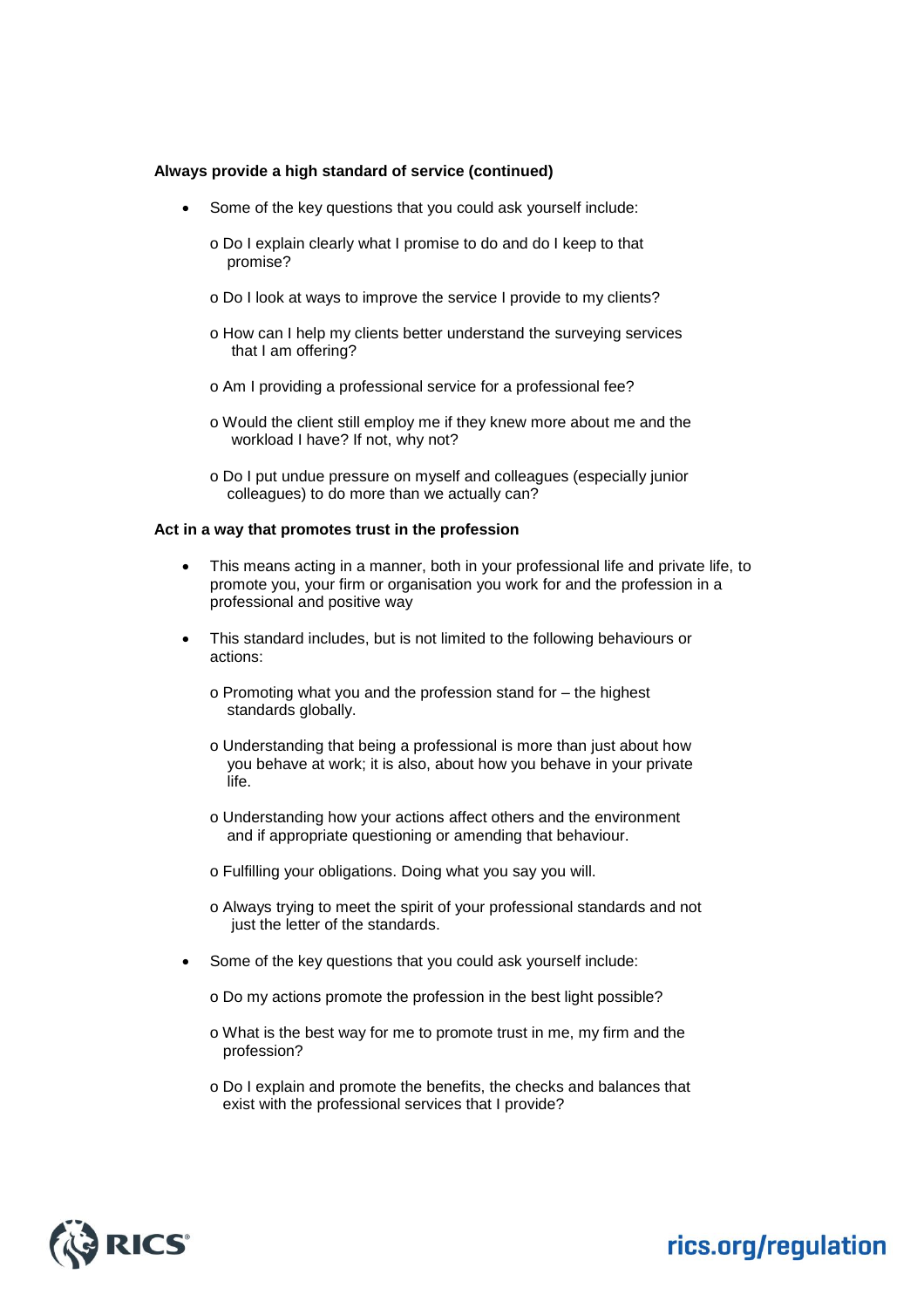### **Treat others with respect**

- This means treating people with courtesy, politeness, and consideration, no matter their race, religion, size, age, country of origin, gender, sexual orientation or disability. It also means being aware of cultural sensitivities and business practices.
- This standard includes, but is not limited to the following behaviours or actions:
	- o Always being courteous, polite and considerate to clients, potential clients and everyone else you come into contact with.
	- o Never discriminate against anyone for whatever reason. Always ensure that issues of race, gender, sexual orientation, age, size, religion, country of origin or disability have no place in the way you deal with other people or do business.
	- o As much as you are able, encourage the firm or organisation you work for to put the fair and respectful treatment of clients at the centre of its business culture.
- Some of the key questions that you could ask yourself include:
	- o Would I allow my behaviour or the way I make my decisions to be publicly scrutinised? If not, why not? If so, what would the public think?
	- o Are my personal feelings, views, prejudices or preferences influencing my business decisions?
	- o How would I feel if somebody treated me this way?
	- o Do I treat each person as an individual?

# **Take responsibility**

- This means being accountable for all your actions don't blame others if things go wrong, and if you suspect something isn't right be prepared to do something.
- This standard includes, but is not limited to the following behaviours or actions:
	- o Always act with skill, care and diligence
	- o If someone makes a complaint about something that you have done then respond in an appropriate and professional manner and aim to resolve the matter to the satisfaction of the complainant as far as you can.